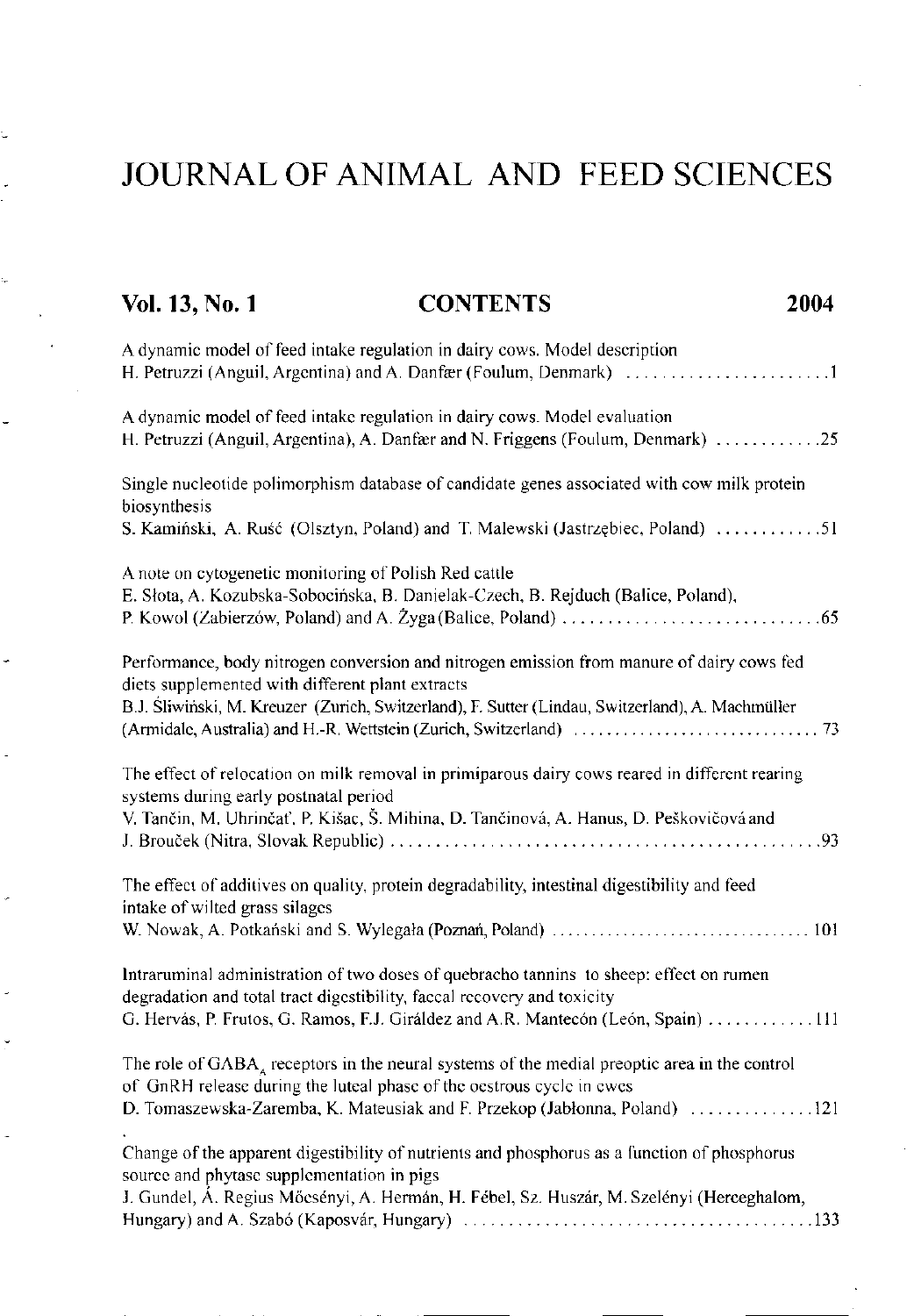### 720 CONTENTS OF JOURNAL OF ANIMAL AND FEED SCIENCES, 13,2004

 $\bar{z}$ 

| Effect of dietary fish and rapeseed oils on sensory and physicochemical characteristics<br>of pig $M$ . longissimus dorsi and fatty acid composition                                                                                                             |
|------------------------------------------------------------------------------------------------------------------------------------------------------------------------------------------------------------------------------------------------------------------|
| R. Kołacz, A. Korniewicz, Z. Dobrzański (Wrocław, Poland), P. Bykowski (Gdynia,<br>Poland), D. Kołacz and D. Korniewicz (Wrocław, Poland) 143                                                                                                                    |
| Leptin concentration in blood and its hypothalamic binding are poorly related with amount<br>of fat and growth rate in pigs<br>P. Mackowiak, K.W. Nowak, P. Kaczmarek, M. Szydłowski (Poznań, Poland), M. Kamyczek                                               |
| (Pawłowice, Poland), R. Eckert, M. Różycki (Balice, Poland) and M. Świtoński (Poznań,                                                                                                                                                                            |
| Physical properties and quality traits of meat in two conservative flocks of ducks                                                                                                                                                                               |
| Comprehensive evaluation of meat traits of ducks from two sire strains<br>A. Mazanowski (Bydgoszcz, Poland) and J. Książkiewicz (Kórnik, Poland) 173                                                                                                             |
| Conjugated linoleic acid (CLA) content and fatty acids composition of muscle in rats fed<br>isomers of CLA and selenium                                                                                                                                          |
| M. Czauderna, J. Kowalczyk, K.M. Niedźwiedzka, I. Wąsowska and B. Pastuszewska                                                                                                                                                                                   |
| Trophoblastic vesicles as carriers of embryonic cells for mammalian cloning<br>J.A. Modliński, G. Stefański, M. Górniewska, M. Korwin-Kossakowski (Jastrzębiec, Poland),<br>M.A. Reed (Athens, USA), A. Guszkiewicz and J. Karasiewicz (Jastrzębiec, Poland) 197 |
|                                                                                                                                                                                                                                                                  |
|                                                                                                                                                                                                                                                                  |

# **Vol. 13, No. 2 CONTENTS 2004**

| Development of pig cloning studies: past, present and future                                                                                                                                                                                  |
|-----------------------------------------------------------------------------------------------------------------------------------------------------------------------------------------------------------------------------------------------|
| Morphological and physiological base of appetite regulation in the hypothalamus. A review                                                                                                                                                     |
| Mutagen-induced chromosome instability in farm animals                                                                                                                                                                                        |
|                                                                                                                                                                                                                                               |
| A note on the effect of caprylic acid and triacylglycerols of caprylic and capric acid on growth<br>rate and shedding of coccidia opcysts in weaned piglets<br>M. Marounek (Prague, Czech Republic), E. Skřivanová (Brno, Czech Republic) and |
| Effects of deoxynivalenol and degradation enzyme on growth performance and immune<br>responses in mule ducks<br>Y.H. Cheng (I-Lan, Taiwan), M.H. Chang (Chai-Yi, Taiwan), Y.A. Lin (I-Lan, Taiwan),                                           |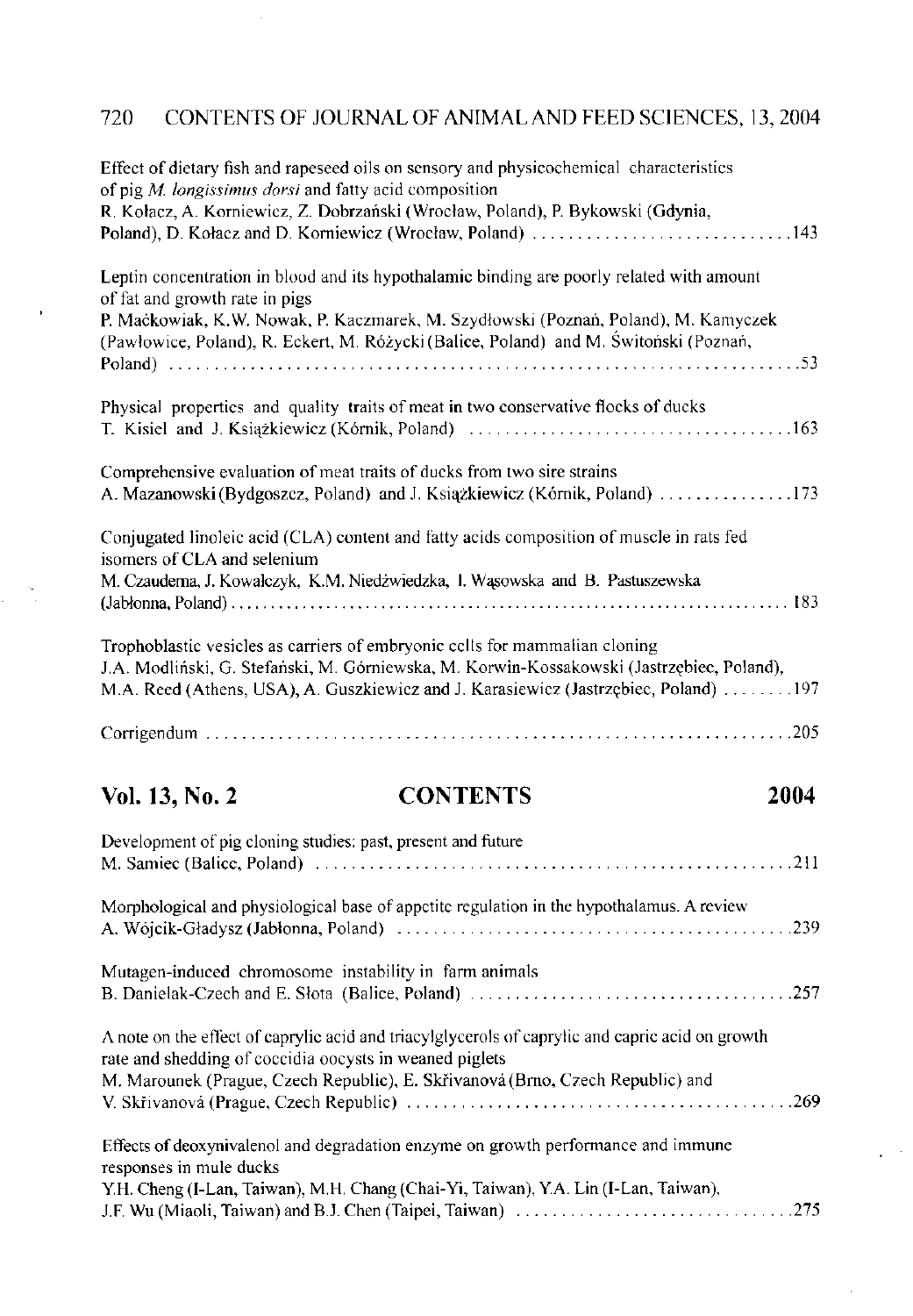### CONTENTS OF JOURNAL OF ANIMAL AND FEED SCIENCES, 13,2004 721

| Effects of acidifier added to diets containing graded levels of crystalline tryptophan                                                                                                   |     |
|------------------------------------------------------------------------------------------------------------------------------------------------------------------------------------------|-----|
| on growth performance, protein digestibility, and on brain serotonin level in broiler chickens                                                                                           |     |
| S. Smulikowska, B. Pastuszewska, D. Tomaszewska-Zaremba, L. Buraczewska,                                                                                                                 |     |
|                                                                                                                                                                                          |     |
| Effect of dietary Olympus tea (Sideritis scardica) supplementation on performance                                                                                                        |     |
| of chickens challenged with Eimeria tenella                                                                                                                                              |     |
| P. Florou-Paneri, E. Christaki, I.A. Giannenas, M. Papazahariadou, N.A. Botsoglou and                                                                                                    |     |
| 301<br>A.B. Spais (Thessaloniki, Greece)                                                                                                                                                 |     |
| Study on stability of fungal phytase as poultry feed additive                                                                                                                            |     |
| .313<br>M. Karaman, Y. Gurbuz, E. Ozkose and M.S. Ekinci (Kahramanmaras, Turkey)                                                                                                         |     |
| A note on the prevalence of Campylobacters in chicken flocks in Pakistan                                                                                                                 |     |
| S. Ejaz (Jeonju, South Korea), U. Aslam (Lahore, Pakistan) and L.C. Woong (Jeonju,                                                                                                       |     |
| .323                                                                                                                                                                                     |     |
| Effect of feeding potato tubers modified by 14-3-3 protein overexpression on metabolism<br>and health status of rats                                                                     |     |
| I. Kosieradzka, E. Sawosz (Warsaw, Poland), B. Pastuszewska (Jabłonna, Poland), M. Żuk,                                                                                                  |     |
| J. Szopa (Wrocław, Poland) and W. Bielecki (Warsaw, Poland) 329                                                                                                                          |     |
| The effect of a high-fat diet on redox homeostasis indicators and nonspecific immunity in rats<br>E. Sawosz, A. Winnicka, W. Kluciński, I. Kosieradzka (Warsaw, Poland), B. Pastuszewska |     |
| (Jabłonna, Poland), M. Kleczkowski (Warsaw, Poland), J. Skomiał (Jabłonna, Poland)                                                                                                       |     |
| and T. Niemiec (Warsaw, Poland) ·                                                                                                                                                        | 341 |
| Liver and body mass gain, content of conjugated linoleic acid (CLA) isomers and other                                                                                                    |     |
| fatty acids in the liver of rats fed CLA isomers and selenium                                                                                                                            |     |
| M. Czauderna, J. Kowalczyk, K.M. Niedźwiedzka, I. Wąsowska, B. Pastuszewska                                                                                                              |     |
|                                                                                                                                                                                          |     |
| Editorial new and events                                                                                                                                                                 |     |
|                                                                                                                                                                                          |     |

### **Vol. 13, No. 3 CONTENTS 2004**

| Factors inducing the activation of reconstructed oocytes of farm animals in somatic cloning<br>procedures |  |
|-----------------------------------------------------------------------------------------------------------|--|
|                                                                                                           |  |
| Ammonia production, ammonia absorption, and urea recycling in ruminants. A review                         |  |
|                                                                                                           |  |
| Age-season lactation curves for production traits of cows calving in Wielkopolska region of Poland        |  |
|                                                                                                           |  |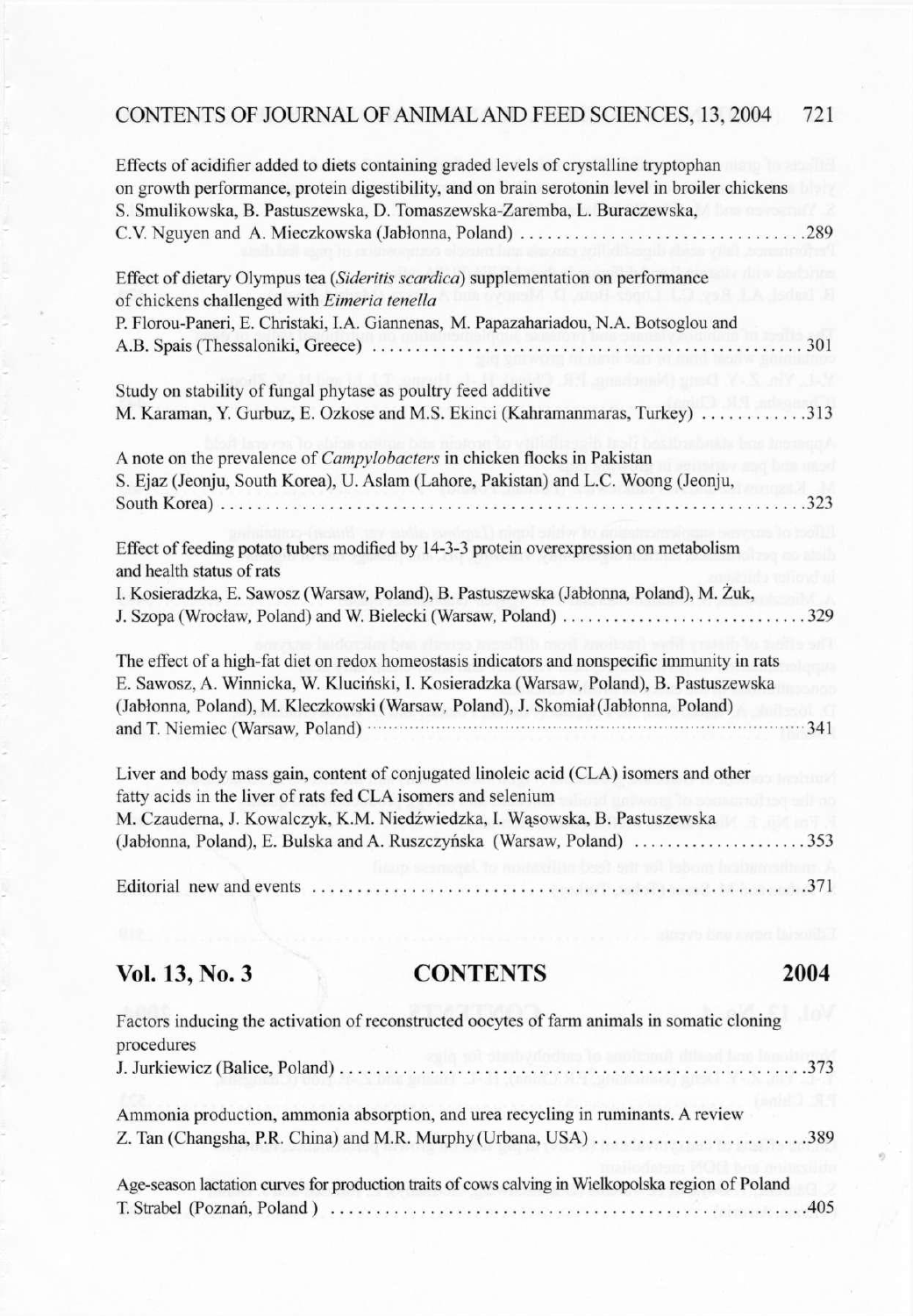### 722 CONTENTS OF JOURNAL OF ANIMAL AND FEED SCIENCES, 13,2004

| Effects of grain sources and feeding methods, free-choice vs total mixed ration, on milk<br>yield and composition of German Fawn x Hair crossbred goats in mid lactation                                                                                                                              |
|-------------------------------------------------------------------------------------------------------------------------------------------------------------------------------------------------------------------------------------------------------------------------------------------------------|
| Performance, fatty acids digestibility, carcass and muscle composition of pigs fed diets<br>enriched with vitamin E and differing in their MUFA/PUFA ratio<br>B. Isabel, A.I. Rey, C.J. Lopez-Bote, D. Menoyo and A. Daza (Madrid, Spain)  429                                                        |
| The effect of arabinoxylanase and protease supplementation on nutritional value of diets<br>containing wheat bran or rice bran in growing pig<br>Y.-L. Yin, Z.-Y. Deng (Nanchang, P.R. China), H.-L. Huang, T.J. Li and H.-Y. Zhong<br>.445                                                           |
| Apparent and standardized ileal digestibility of protein and amino acids of several field<br>bean and pea varieties in growing pigs                                                                                                                                                                   |
| Effect of enzyme supplementation of white lupin (Lupinus albus var. Butan)-containing<br>diets on performance, nutrient digestibility, viscosity, pH, and passage rate of digesta<br>in broiler chickens                                                                                              |
| The effect of dietary fibre fractions from different cereals and microbial enzyme<br>supplementation on performance, ileal viscosity and short-chain fatty acid<br>concentrations in the caeca of broiler chickens<br>D. Józefiak, A. Rutkowski, M. Fratczak (Poznań, Poland) and D. Boros (Radzików, |
| Nutrient content of Bambara groundnut (Vigna subterranea) and the effects of its inclusion<br>on the performance of growing broiler chickens and on egg production and quality                                                                                                                        |
| A mathematical model for the feed utilization of Japanese quail                                                                                                                                                                                                                                       |
|                                                                                                                                                                                                                                                                                                       |

### **Vol. 13, No. 4 CONTENTS 2004**

| Nutritional and health functions of carbohydrate for pigs                                                             |
|-----------------------------------------------------------------------------------------------------------------------|
| Y.-L. Yin, Z.-Y. Deng (Nanchang, P.R.China), H.-L. Huang and Z.-P. Hou (Changsha,                                     |
|                                                                                                                       |
| On the effects of deoxynivalenol (DON) in pig feed on growth performance, nutrients<br>utilization and DON metabolism |
| S. Dänicke, T. Goyarts, H. Valenta (Braunschweig, Germany), E. Razzazi and J. Böhm                                    |
|                                                                                                                       |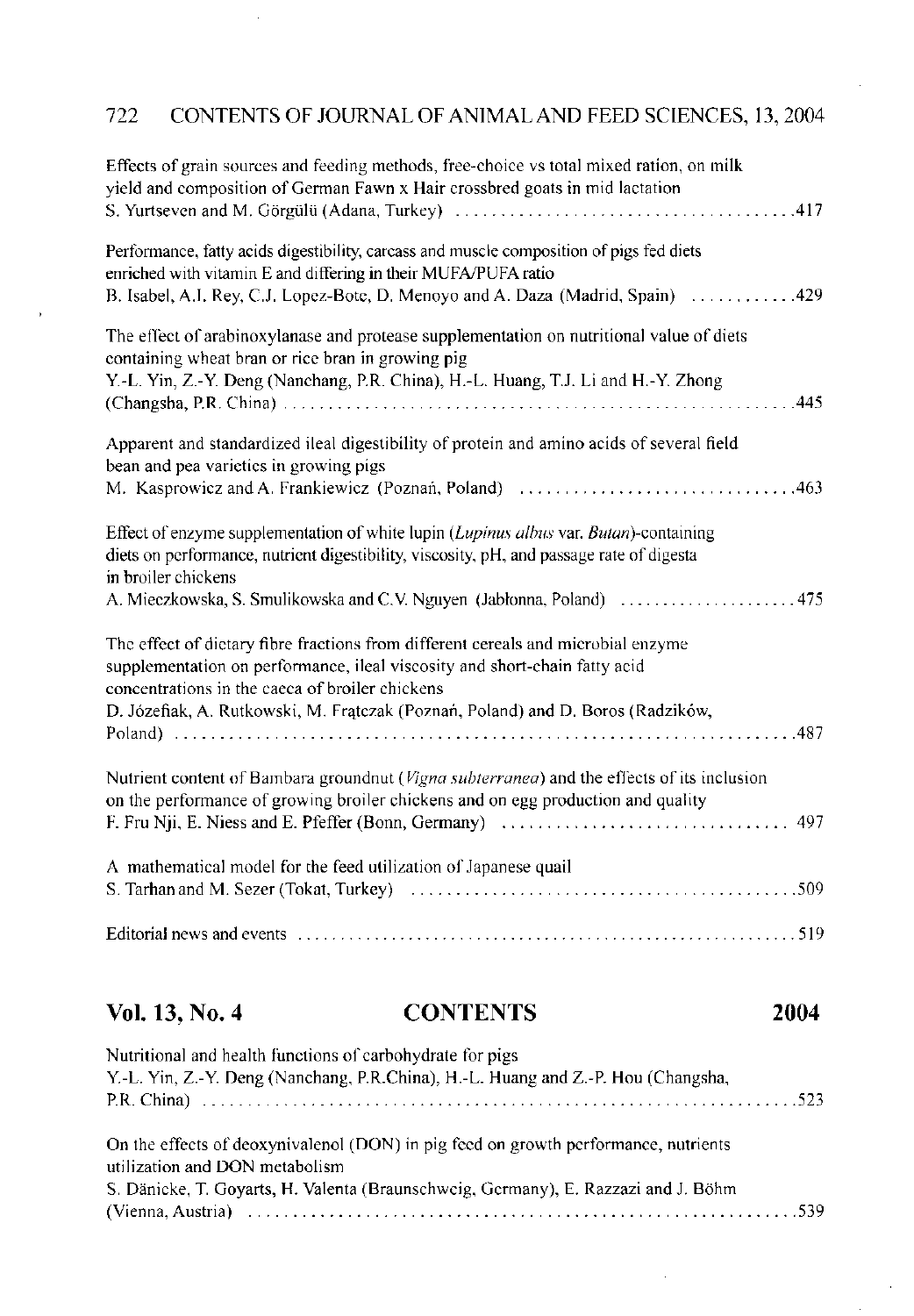### CONTENTS OF JOURNAL OF ANIMAL AND FEED SCIENCES, 13,2004 723

| Analysis of the calving pattern of herds in small-scale dairy systems in central Mexico<br>D. Val-Arreola (Reading, United Kingdom), E. Kebreab (Guelph, Canada), J.A.N. Mills<br>(Reading, United Kingdom) and J. France (Guelph, Canada) 557                                                               |
|--------------------------------------------------------------------------------------------------------------------------------------------------------------------------------------------------------------------------------------------------------------------------------------------------------------|
| Effects of season and sex on voluntary dry matter intake, digestibility and performance<br>of the Fiji Fantastic sheep fed native guinea grass (Panicum maximum) diet                                                                                                                                        |
| Modelling endogenous leucine flows at the jejunum and ileum in lambs exposed to<br>the intestinal parasite Trichostrongylus colubriformis<br>G. Holtrop, F. Yu (Bucksburn, United Kingdom), R.L. Coop (Penicuik, United Kingdom), L.A.<br>Bruce, G.E. Lobley and J.C. MacRae (Bucksburn, United Kingdom) 589 |
| Plasma prolactin changes in anoestrous ewes after infusion of genistein into the third ventricle<br>K. Romanowicz, T. Misztal, B. Barcikowski (Jabłonna, Poland) and A. Madej                                                                                                                                |
| Polymorphism of intronic microsatellites in the A-FABP and LEPR genes and its association<br>with productive traits in the pig<br>A. Chmurzyńska, M. Maćkowski, M. Szydłowski, J. Melonek (Poznań, Poland),<br>M. Kamyczek (Pawłowice, Poland), R. Eckert, M. Różycki (Balice, Poland) and                   |
| Effects of probiotics and selenium combination on the immune and blood cholesterol<br>concentration of pigs<br>I.-T. Yu (Chunan, Taiwan), Ch.-Ch. Ju (Taipei, Taiwan), J. Lin, H.-L. Wuand H.-T. Yen                                                                                                         |
| Calcium from limestone meal and grit in laying hens diet - effect on performance, eggshell<br>and bone quality                                                                                                                                                                                               |
| Effects of substitution of dietary protein with carbohydrate on lactation performance in<br>the mink (Mustela vison)<br>R. Fink, A.-H. Tauson, A. Chwalibog, N.E. Hansen (Frederiksberg C, Denmark), N.B.                                                                                                    |
| Protein utilization and caecal fermentation in rats fed on wheat, barley or naked oats diets<br>supplemented with $\beta$ -glucanase                                                                                                                                                                         |
| The effect of a commercial microbial phytase preparation on in vitro release of phosphorus<br>and amino acids from selected plant feedstuffs supplemented with free amino acids<br>S.M. Rutherfurd (Palmerston North, New Zcaland), T.K. Chung (Singapore) and P.J.                                          |